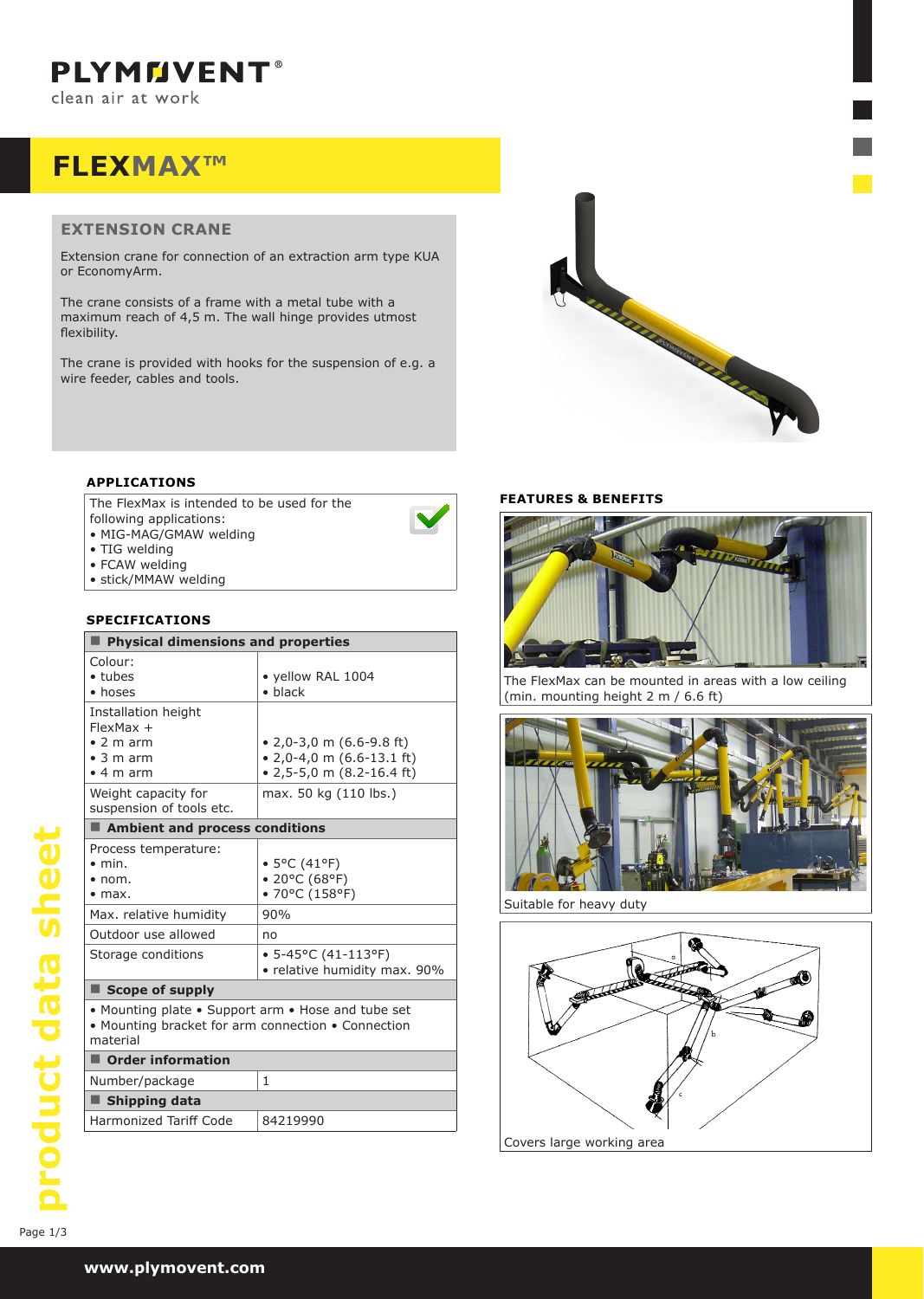**PLYMMVENT®** clean air at work

# **Remaining specifications**

|                                        | Type FlexMax-15/160                                | <b>FlexMax-25/160</b>                                     | <b>FlexMax-35/160</b>                                      | <b>FlexMax-45/160</b>                                     |  |  |
|----------------------------------------|----------------------------------------------------|-----------------------------------------------------------|------------------------------------------------------------|-----------------------------------------------------------|--|--|
| Physical dimensions and properties     |                                                    |                                                           |                                                            |                                                           |  |  |
| Length                                 | 1550 mm (61 in.)                                   | 2550 mm (100 in.)                                         | 3550 mm (140 in.)                                          | 4550 mm (179 in.)                                         |  |  |
| Cross section (support arm)            | $W = 50$ mm (2 in.)<br>$H = 80$ mm $(3.1$ in.)     | $W = 50$ mm (2 in.)<br>$H = 80$ mm $(3.1$ in.)            | $W = 50$ mm (2 in.)<br>$H = 100$ mm (3.9 in.)              | $W = 50$ mm (2 in.)<br>$H = 100$ mm (3.9 in.)             |  |  |
| Diameter (hoses + tubes)               | $\emptyset$ 160 mm (6.3 in.)                       | $\emptyset$ 160 mm (6.3 in.)                              | $\emptyset$ 160 mm (6.3 in.)                               | $\emptyset$ 160 mm (6.3 in.)                              |  |  |
| Weight (net)                           | 28 kg (62 lbs)                                     | 40 kg (88 lbs)                                            | 61 kg (134 lbs)                                            | 73 kg (161 lbs)                                           |  |  |
| $\blacksquare$ Performance             |                                                    |                                                           |                                                            |                                                           |  |  |
| Recommended airflow                    | 800-1200 m <sup>3</sup> /h (470-710 cfm)           |                                                           |                                                            |                                                           |  |  |
| $\blacksquare$ Product combinations    |                                                    |                                                           |                                                            |                                                           |  |  |
| Metal tube arm (KUA)                   | KUA-160/2H   KUA-160/3H   KUA-160/4H               |                                                           |                                                            |                                                           |  |  |
| Hose tube arm (EconomyArm)             |                                                    | $EA-2/H$   $EA-3/H$   $EA-4/H$                            |                                                            |                                                           |  |  |
| Extraction fan (FUA)                   | FUA-1800   FUA-2100                                |                                                           |                                                            |                                                           |  |  |
| $\blacksquare$ Order information       |                                                    |                                                           |                                                            |                                                           |  |  |
| Art. no.                               | 0000101245                                         | 0000101247                                                | 0000101249                                                 | 0000101250                                                |  |  |
| Shipping data                          |                                                    |                                                           |                                                            |                                                           |  |  |
| Gross weight:<br>$\bullet$ box 1       | 29 kg (64 lbs)                                     | 46 kg (101 lbs)                                           | 69 kg (152 lbs)                                            | 77 kg (170 lbs)                                           |  |  |
| $\bullet$ box 2                        | 8 kg (18 lbs)                                      | 11 kg (24 lbs)                                            | 14 kg (31 lbs)                                             | 16 kg (35 lbs)                                            |  |  |
| Packing dimensions:<br>$\bullet$ box 1 | 164 x 34 x 24 cm<br>$(65 \times 13 \times 9)$ in.) | 276 x 34 x 24 cm<br>$(109 \times 13 \times 9)$ in.)       | 379 x 34 x 24 cm<br>$(149 \times 13 \times 9)$ in.)        | 480 x 34 x 24 cm<br>$(189 \times 13 \times 9)$ in.)       |  |  |
| $\bullet$ box 2                        | 68 x 42 x 28 cm<br>$(27 \times 17 \times 11)$ in.) | 158 x 39 x 21 cm<br>$(62 \times 15 \times 8 \text{ in.})$ | 257 x 39 x 21 cm<br>$(101 \times 15 \times 8 \text{ in.})$ | 214 x 39 x 21 cm<br>$(84 \times 15 \times 8 \text{ in.})$ |  |  |

|                                      | Type <sub>l</sub>                  | <b>FlexMax-15/200</b>                                          | <b>FlexMax-25/200</b>                                           | <b>FlexMax-35/200</b>                               | <b>FlexMax-45/200</b>                               |  |
|--------------------------------------|------------------------------------|----------------------------------------------------------------|-----------------------------------------------------------------|-----------------------------------------------------|-----------------------------------------------------|--|
| ■ Physical dimensions and properties |                                    |                                                                |                                                                 |                                                     |                                                     |  |
| Length                               |                                    | 1550 mm (61 in.)                                               | 2550 mm (100 in.)                                               | 3550 mm (140 in.)                                   | 4550 mm (179 in.)                                   |  |
| Cross section (support arm)          |                                    | $W = 50$ mm (2 in.)<br>$H = 80$ mm $(3.1$ in.)                 | $W = 50$ mm (2 in.)<br>$H = 80$ mm $(3.1$ in.)                  | $W = 50$ mm (2 in.)<br>$H = 100$ mm (3.9 in.)       | $W = 50$ mm (2 in.)<br>$H = 100$ mm (3.9 in.)       |  |
| Diameter (hoses + tubes)             |                                    | $\varnothing$ 200 mm (7.9 in.)                                 | $\varnothing$ 200 mm (7.9 in.)                                  | $\varnothing$ 200 mm (7.9 in.)                      | Ø 200 mm (7.9 in.)                                  |  |
| Weight (net)                         |                                    | 30 kg (66 lbs)                                                 | 43 kg (95 lbs)                                                  | 65 kg (143 lbs)                                     | 78 kg (172 lbs)                                     |  |
| $\blacksquare$ Performance           |                                    |                                                                |                                                                 |                                                     |                                                     |  |
| Recommended airflow                  |                                    | 1200-1600 m <sup>3</sup> /h (710-940 cfm)                      |                                                                 |                                                     |                                                     |  |
| $\blacksquare$ Product combinations  |                                    |                                                                |                                                                 |                                                     |                                                     |  |
| Metal tube arm (KUA)                 |                                    | KUA-200/3H   KUA-200/4H                                        |                                                                 |                                                     |                                                     |  |
| Extraction fan (FUA)                 |                                    | FUA-1800   FUA-2100   FUA-3000                                 |                                                                 |                                                     |                                                     |  |
| $\blacksquare$ Order information     |                                    |                                                                |                                                                 |                                                     |                                                     |  |
| Art. no.                             |                                    | 0000112879                                                     | 0000112880                                                      | 0000112881                                          | 0000112882                                          |  |
| $\blacksquare$ Shipping data         |                                    |                                                                |                                                                 |                                                     |                                                     |  |
| Gross weight:                        | $\bullet$ box 1                    | 29 kg (64 lbs)                                                 | 46 kg (101 lbs)                                                 | 69 kg (152 lbs)                                     | 77 kg (170 lbs)                                     |  |
|                                      | $\bullet$ box 2                    | 10 kg (22 lbs)                                                 | 15 kg (33 lbs)                                                  | 20 kg (44 lbs)                                      | 25 kg (55 lbs)                                      |  |
| Packing dimensions:                  | $\bullet$ box 1<br>$\bullet$ box 2 | $164 \times 34 \times 24$ cm<br>$(65 \times 13 \times 9)$ in.) | $276 \times 34 \times 24$ cm<br>$(109 \times 13 \times 9)$ in.) | 379 x 34 x 24 cm<br>$(149 \times 13 \times 9)$ in.) | 480 x 34 x 24 cm<br>$(189 \times 13 \times 9)$ in.) |  |
|                                      |                                    |                                                                |                                                                 |                                                     |                                                     |  |